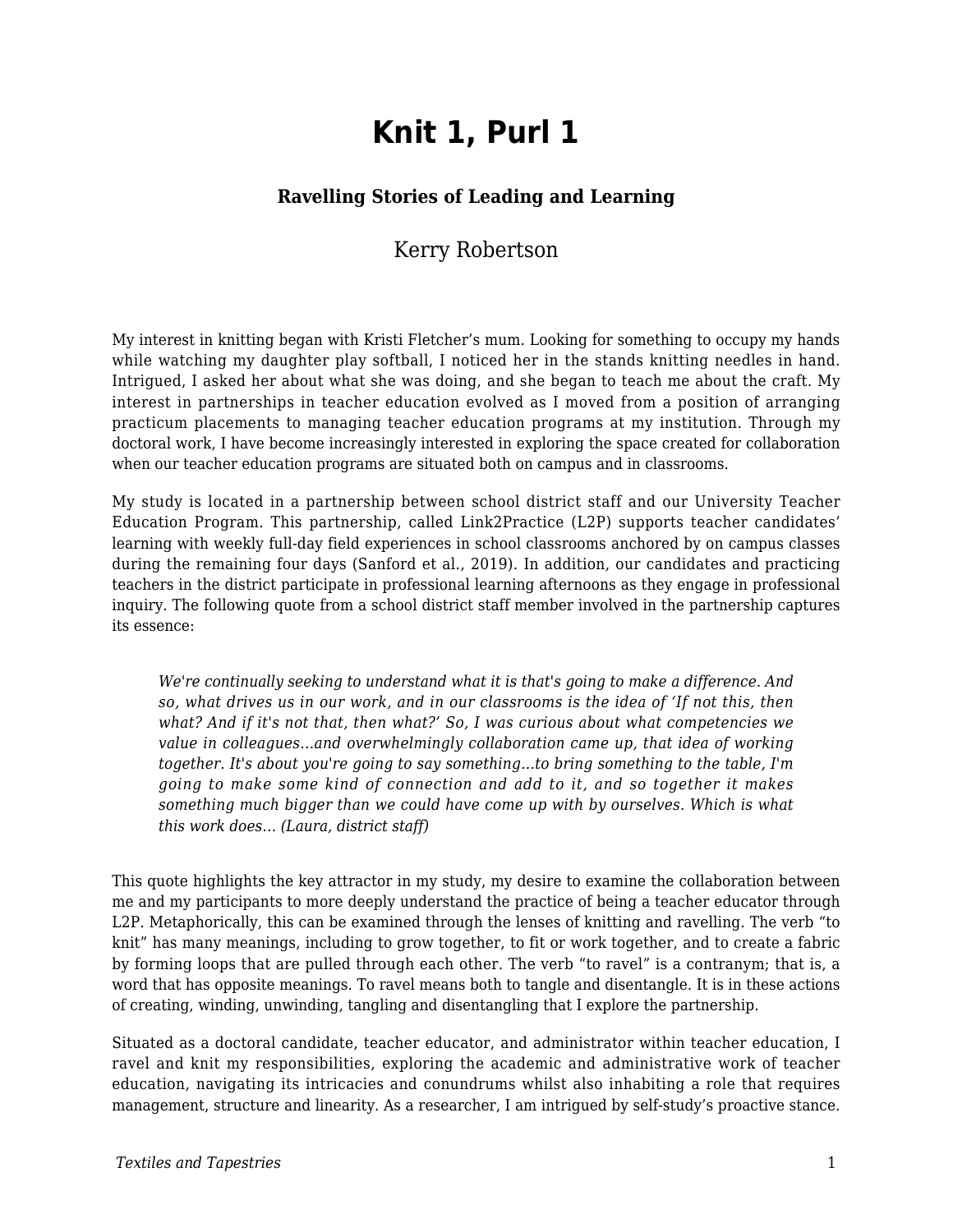Self-study recognizes that teachers' engagement in their own professional learning is crucial in developing understandings of self and improvements in practice (Mena & Russell, 2017; Samaras & Freese 2006). Sharing insights about oneself and one's practice supports the individual undertaking the self-study, empowers others to engage in self-study research, and contributes to the wider education community (Kosnik, et al., 2005; Vanassche & Keltermans, 2016).

Drawing on my knitting metaphor, I visualize interweaving my stories and the stories of my participants as a technique known as intarsia, a knitting method where the knitter introduces colour patterns in the work by incorporating yarns of different colours. The twisting of the yarn (sharing and connecting stories) is what ensures the knitting stays as one piece and enables patterns to emerge. How and when the knitter entwines these strands determines the pattern; in the same way, the researcher selects and connects strands of individual stories to reveal new understandings.

Using self-study, my research helps me ravel the question: How does working collaboratively with my participants inform me personally in my roles as researcher, teacher educator, and administrator?

# **Locating Myself in the Context—Informed by My Roles at the University**

I inhabit a strange world at the university where I work, simultaneously doctoral candidate, teacher educator and administrator. As a doctoral candidate, I have the privilege of researching about the work I do while I engage in the work, thus informing both my academic and administrator self. As Manager of Teacher Education, I am a staff member, not faculty. As a unionized staff member, I am in many ways protected, not needing to prove myself through appointment, tenure, promotion or my record of publication. However, I also have no vote at Department or Faculty meetings and serve *ex officio* on most committees and my research occurs outside of work hours. This unique tangle of roles and positions is an always-challenging collection of yarns to ravel as it informs and is informed by the work I do with field partners.

### **Informed by My Participants, Informing My Participants**

Four years ago, a local school district proposed a partnership with our Teacher Education Program. As described in Sanford et al. (2019), the Link2Practice partnership supports teacher candidates' learning through a weekly full-day field experience in classrooms bracketed by on- campus classes during the remaining four days. The school experience provides an opportunity for observation, professional conversation, working with students, and connecting with the life of the school. To further weave the work of teacher education between campus and schools, one course in the program is taught at the end of the school-based day by two school district educators.

The major assignment for the course is a professional inquiry, which supports our teacher candidates exploring a pedagogical question that intrigues them. As professional inquiry is part of the district culture of teacher learning, participating teachers are provided release time for two professional learning afternoons during the term. This time is designed for practicing teachers to share their inquiries with one another and with the teacher candidates, and for the teacher candidates to share their inquiry process with a professional audience. The L2P structure is in itself an intarsia, as campus and classroom learning and inquiry are knit together, allowing patterns to emerge through each week's experiences. Our candidates are encouraged to ravel—to tangle and disentangle the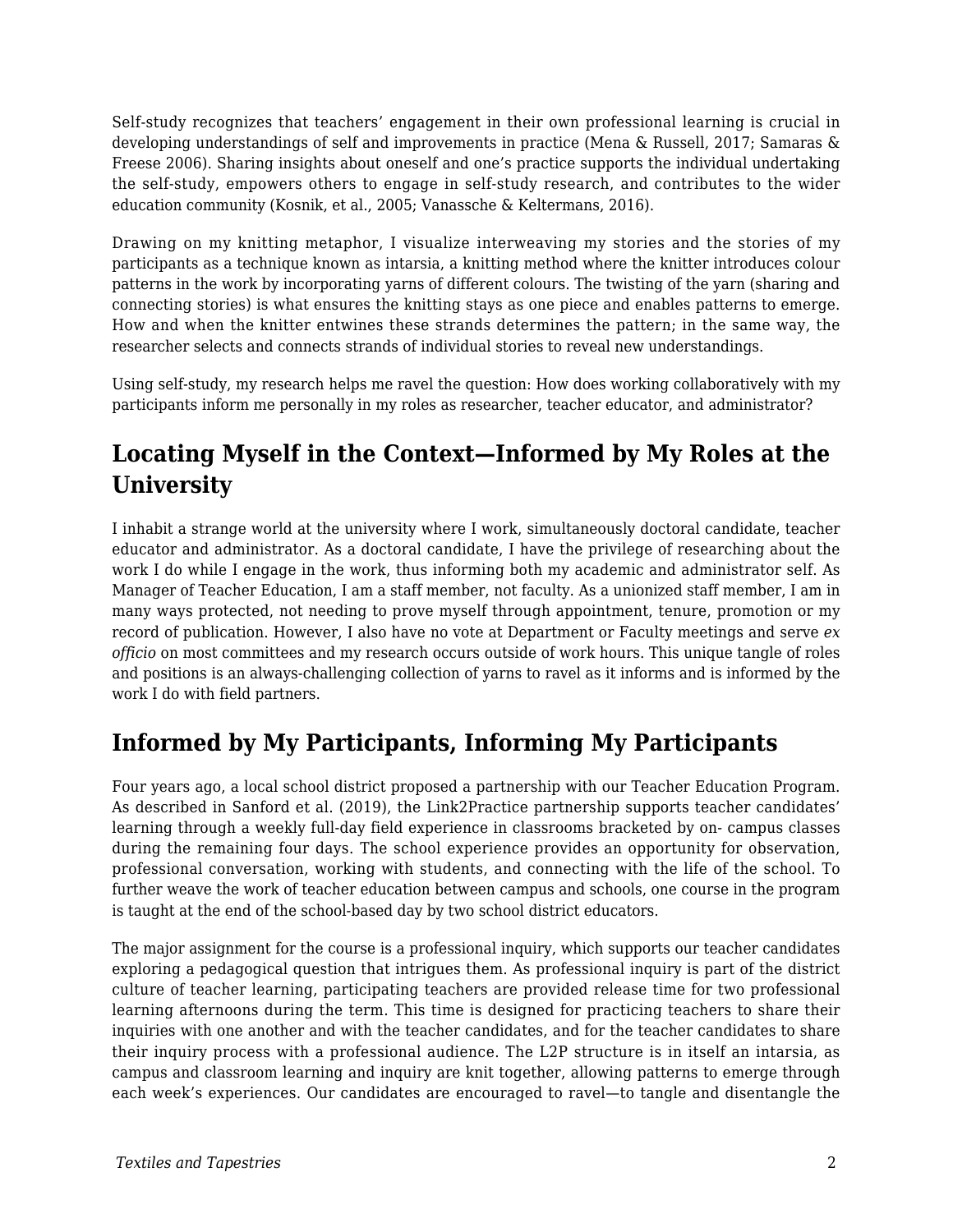themes, inconsistencies, and practical and theoretical learning they are experiencing.

I am interested in how this partnership contributes to my own understandings of working in teacher education. The act of leaning into the space between theory and practice, campus and classroom offers an opportunity to disrupt the binary and learn together (Bullough & Gitlin, 2001). The collaboration with field-based educators has provided rich data to inform my self- study as I also consider how this collaboration informs me as an administrator, teacher educator and self-study researcher.

As a teacher educator at my institution, I am situated amid the complexities and tensions of theory and practice. The collaborators in this self-study are me and five educators (teachers and district staff) from a local school district. Because my participants are located in either a school or in the district office, as they consider teacher education as it applies both to classroom learning and professional learning, they provide different perspectives to inform my study. This allowed our discussions to consider what teacher candidates are learning in school classrooms, campus classrooms, and professional learning sessions, and what we are learning about teacher education through these shared spaces.

My study began in June 2019 as we began to plan the fall 2019 iteration of L2P. During the eightmonths of the study, I facilitated four focus groups with the participants. One of the focus groups occurred in June as we planned for the fall, two occurred during the fall, after the professional learning afternoons, and the final focus group was in January, at the conclusion of L2P. Each focus group was audio recorded and transcribed. In order to provide participants with another way to engage with one another and me, I used Google Classroom to post five on-line open-ended prompts to generate reflection and discussion. Finally, I examined and analyzed pertinent artifacts generated through the work of L2P (including presentation slides, emails, photos, and written reflections), and kept a reflective journal. In analyzing the collected data, I drew insights to inform my various roles—how self-study informed me as a researcher, our growing confidence as teacher educators, and how the partnership informed my work in teacher education.

# **Locating Myself As a Researcher—Informed by the Self-Study Community**

Loughran (2004) asks self-study researchers to consider questions "that are individually important and also of broader interest to the teacher education community" (p. 9). Critically examining teacher education supports both individual and collective learning. This orientation to my work, both as researcher and manager, has shaped my study as I work to improve both my understanding of self as educator and my understandings of how our program is informed by sharing the stories of our work together.

Integrating the work of self-study researchers (Barnes, 1998; LaBoskey, 2004; Loughran & Northfield, 1998) Samaras and Freese (2006) consider five central characteristics of self-study research: it is personally situated inquiry, critically collaborative, focussed on improved learning, transparent and systematic, and it supports the generation of knowledge made public through presentation and publication (p. 40-53).

As an introduction to self-study research with my teacher partners, I posted the following quote in an on-line discussion as we began our work together: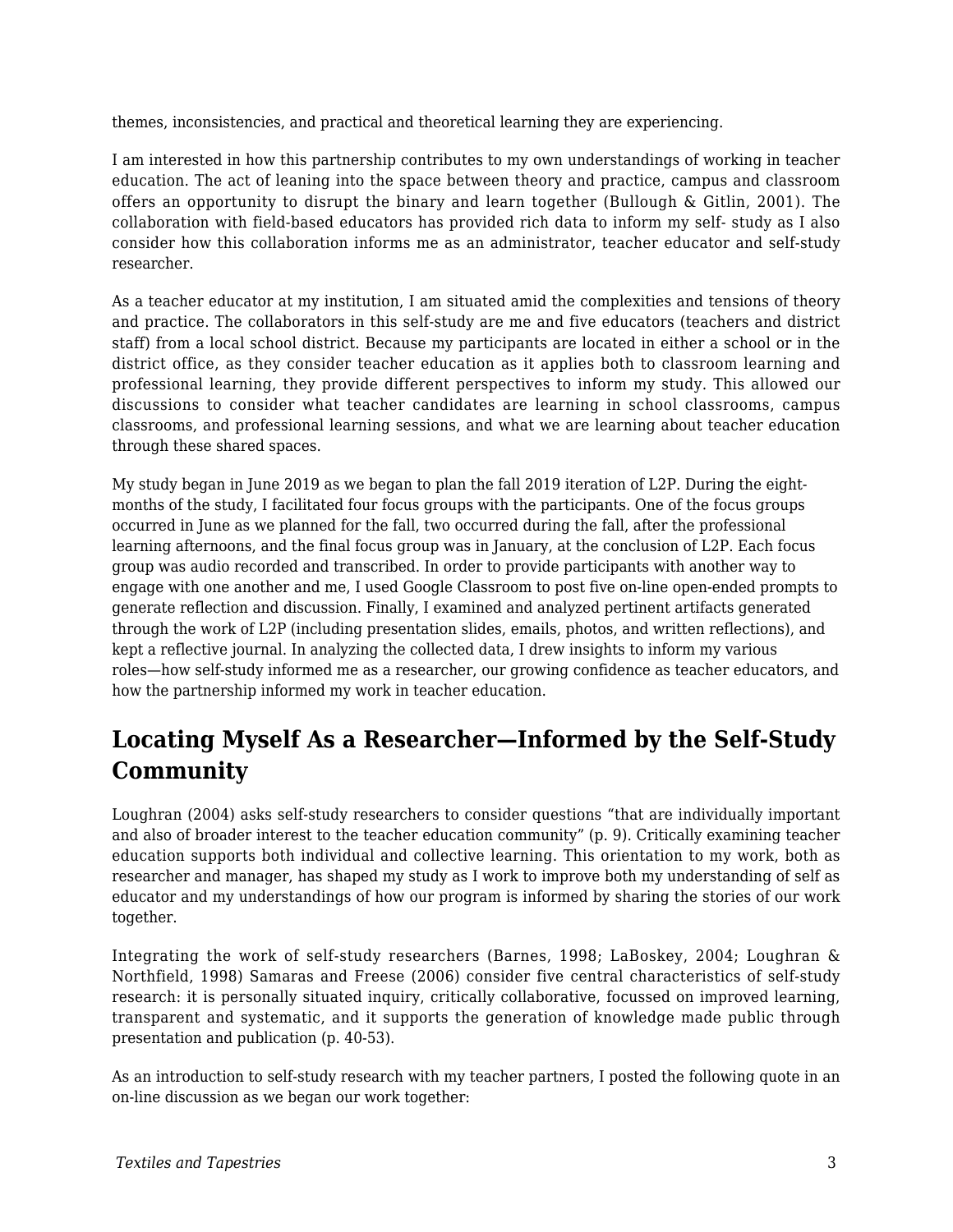For teacher educators to develop their teaching about teaching and to begin to make the problematic observable for their student teachers, they must publicly face the dilemmas and tensions of practice and develop ways of explicitly sharing and responding to these situations for their student teachers. Thus, there is an overarching need for teacher educators to pay attention to their own pedagogical reasoning and reflective practice and to create opportunities for their student teachers to access this thinking about, and practice of, teaching. (Loughran, 2005, p. 9)

From my participants' responses, I was intrigued by their use of self-study language without them being familiar with self-study methodology in any formal way. They identified "tensions, authenticity, observation, nuance, analysis, curiosity, reflection, identity and integrity, vulnerability, and being true to one's heart" as critical to the role of a teacher and teacher educator. One participant noted:

*It's hard to look in the mirror and say "something you're doing, mirror person…is getting in their way, or could potentially be getting in their way. You can't just keep blaming the kids because sometimes it might be something you're doing inadvertently, maybe you don't even notice it. It's that hard self-reflection that we have to do sometimes that people don't want to do. Who likes to do that? But it is part of teaching, because teaching is such an art and a science, right? It really is. It's that wonderful, hard, frustrating blend of scientifically based stuff and this nuance, and this je ne sais* quoi*. (Jeannie, district staff)*

## **Informed by My Critical Friend**

Self-study offers a space to consider the self-in-context critically. From this perspective, we are called to consider why we do what we do, and unbury our assumptions, often in collaboration with a critical friend (Placier, et al., 2005), a "trusted person who asks provocative questions, provides data to be examined through another lens, and offers critique of a person's work as a friend" (Costa & Kallick, 1993, p. 49).

My critical friend (a colleague at my institution) has helped me navigate terrains of researcher, teacher educator, and administrator. She has helped remind me that "The aim of self- study research is to provoke, challenge and illuminate rather than confirm and settle" (Bullough & Pinnegar, 2001, p. 20). In my journal, I notice the words "Be critical" written in all caps and circled:

*K has encouraged me to be critical—something that is very difficult and challenging…partially because I don't want to criticize the partnership—we need them to continue this work! I'd like another word for it. Then I consulted a dictionary—critical means finding fault and judging with severity, but it also means 'to analyze evaluatively and to use careful judgement', 'vital to success' and 'judged worthy' (as in critical acclaim). Like the word "ravel", it is a contranym. This is helping me see being critical as central to what I am doing. It's still challenging, but I see its importance to this work. (July 31, 2019)*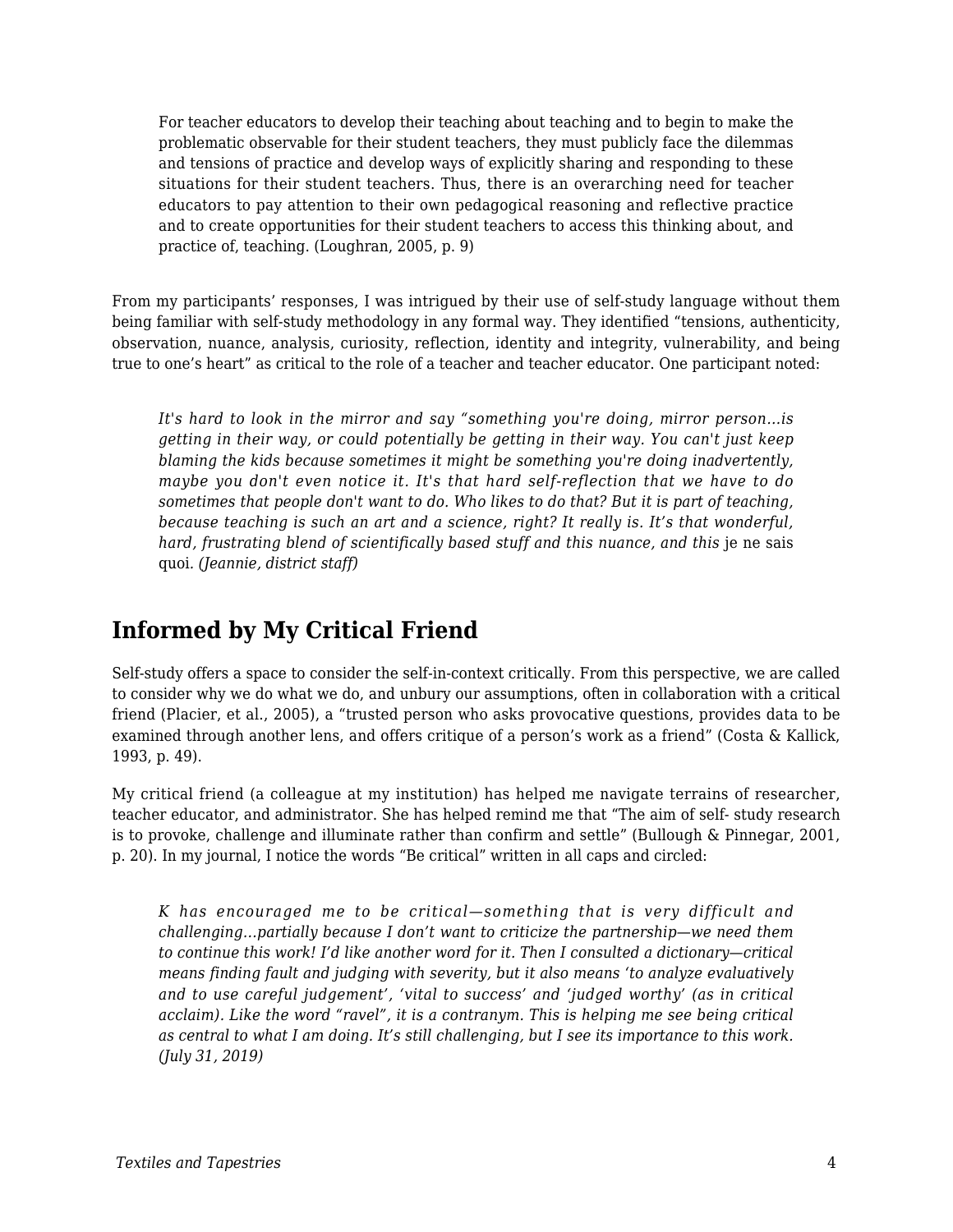My critical friend has not only provided the space "to ask the deep questions about our practice that we dared not ask alone" (Samaras & Freese, 2009, p. 13), she has also helped me ravel what those questions have unearthed.

# **Findings—What Am I learning?**

#### *The Course of My Self-Study Research*

In knitting, yarn follows a meandering path (a "course"), forming loops above and below the strand of yarn being used. This gives the work elasticity in vertical, horizontal and diagonal directions, allowing stretch in response to the wearer's movements. In self-study, "rigor, in the sense of maintaining a critical stance towards one's practices, can demand that self-study researchers negotiate, adapt, and change research methods, processes, and even the research questions as the study unfolds" (Tidwell, et al., 2009, p. xiv). Self-study responds to the wearer's movements.

I had initially hoped to engage in a collaborative self-study, with us co-creating and co- designing the research. However, as my participants were all working full-time and not actively engaged in the research as co-researchers, I came to realize that this was self-study research informed by our collaboration rather than a collaborative self-study. What also emerged was that our structures (school district organization and university organization) inhibit sharing as deeply and naturally as I would have hoped. Our meetings occurred after our respective work days, and had to be carved out intentionally rather than organically (meetings were arranged weeks or months ahead).

Additionally, as three of the five participants work together in the district office, I found myself wishing I could capture what I imagined were more emergent conversations about their understandings of teaching and learning, located in a problem of practice rather than the conversations we were having. Indeed, they commented that:

*…we often say how lucky we are to be in this role because we can ponder…these ideas and bounce these things off of each other…because we just relish those kinds of conversations that are always just asking questions and always looking at how can we do better. (Laura, district staff)*

The structures of district and university tend to separate more than unite. Referring back to Samaras' (2006) requirements of self-study, perhaps it is not surprising to find that although my participants were eager to help me with my research ("We want to make sure we are doing this right!") the selfinitiated, critical, and collaborative elements that improve the learning of self and self-in-context were likely emerging more naturally in their professional workplace interactions than in our more contrived conversations.

However, their organic interactions lack self-study research's characteristics of transparent documentation and the generation and sharing of knowledge (Samaras, 2006) in that they regrettably remain largely undocumented and private, rather than the transparent, documented and shared research supported through self-study methodology. I see this as a critical tension in partnership work when so many rich conversations occur in our respective workplaces, unheard by the interested other.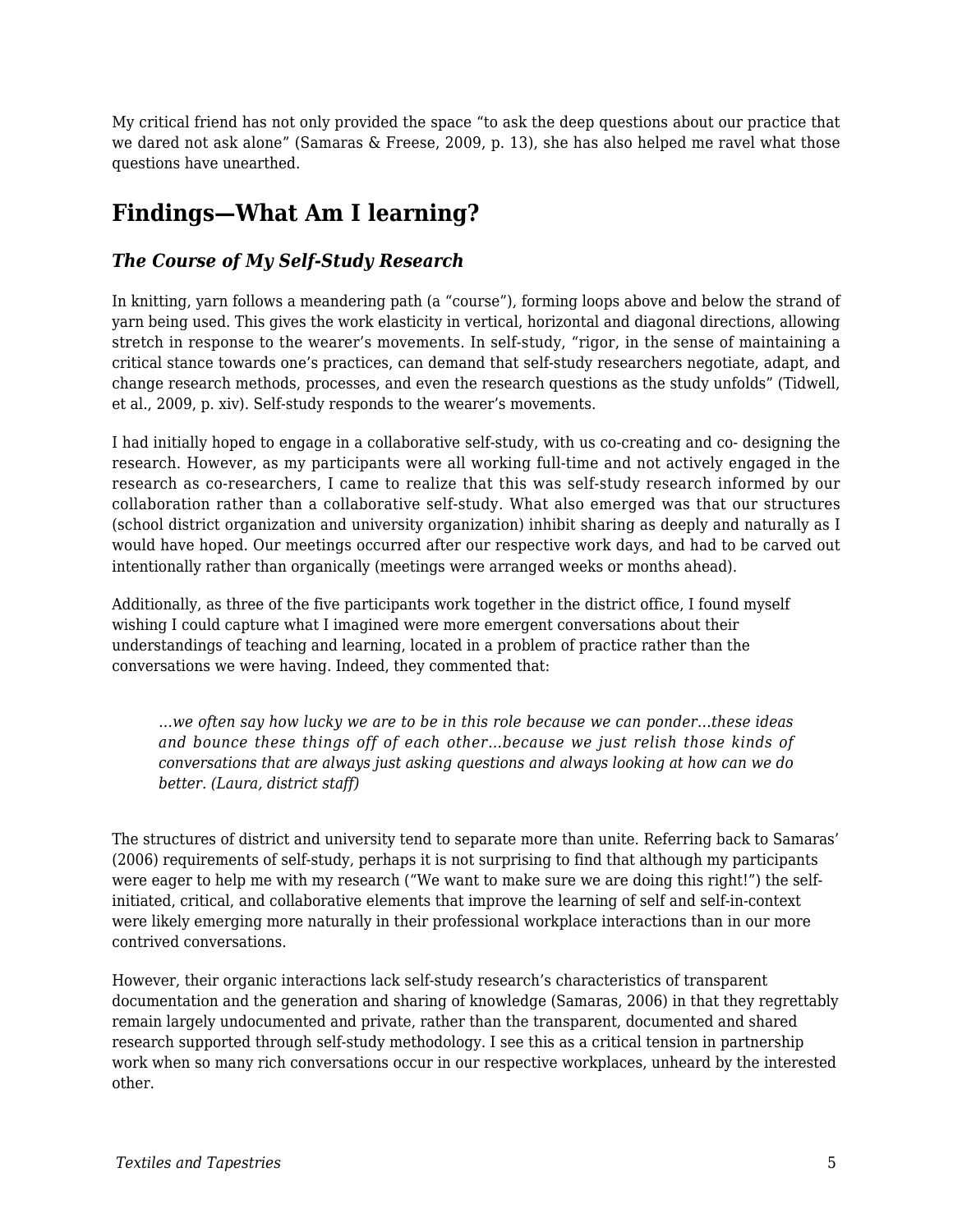#### *Developing Personal and Professional Confidence in Our Work*

Hopper and Sanford (2018) ask us to consider the importance of "nurturing professional confidence" (p. 242) in the collaborative work of teacher education. The theme of "confidence in our own voices" emerged through my data in three ways. The first was developing my own confidence in the work, as I reflected during a conversation:

*It wasn't that it was less challenging, or that they [teacher candidates] weren't puzzling about their [inquiry] questions but there seemed to be an understanding that teachers engaged in this as part of their learning…and I don't know if it's something to do with our confidence now, because I think the more you do things even though…it's always different because you're always with different groups, but there's a confidence in the process now, that there is a time when students are frustrated or confused…and so we just know that that's part of it and so we can speak to that better. But we've also had teachers who have been involved in the partnership for four years now…there's a sense that this is a shared experience...I think there was more trust in our leadership because we've worked together…I have confidence that there is a shared understanding and commitment to this project in all different ways… (Kerry, researcher)*

What I noticed was that the ravelling of our work (both in its tangling and disentangling) became part of the strength of the work, as I was able to acknowledge the complexities and nuances of teacher education rather than in seeing tensions as something to be avoided or minimized.

The way the second theme of professional confidence emerged was in supporting practicing teachers sharing their work with their colleagues and teacher candidates during professional learning afternoons. This was a central goal of the partnership—to build capacity within the school district for teacher leadership and to ensure this professional commitment was visible to our teacher candidates. Laura connected the capacity-building to their district's focus on engagement through collaboration and innovative teaching and learning:

*…when you're in your classroom doing your thing, you think you're just like everyone else, and when somebody else says 'you should share this', you think 'isn't everyone doing this?' Well, no, they're not! And so, I think it takes somebody else to notice that…the more we can notice that in people and invite them to share, the better off we all are… (Laura, district staff)*

The third way that professional confidence was nurtured connects to Samaras and Freese's (2006) notion that self-study must contribute to the wider community through presentation and publication. Sharing our work with the international self-study community, and bringing the work of self-study to my participants fostered their confidence:

*…and even to hear what you're doing, presenting at these conferences! We just think what we're doing in this district is interesting, but wow, that it's really worthy of study, and sharing on a larger international scale, and other people want to learn from it! (Laura, district staff)*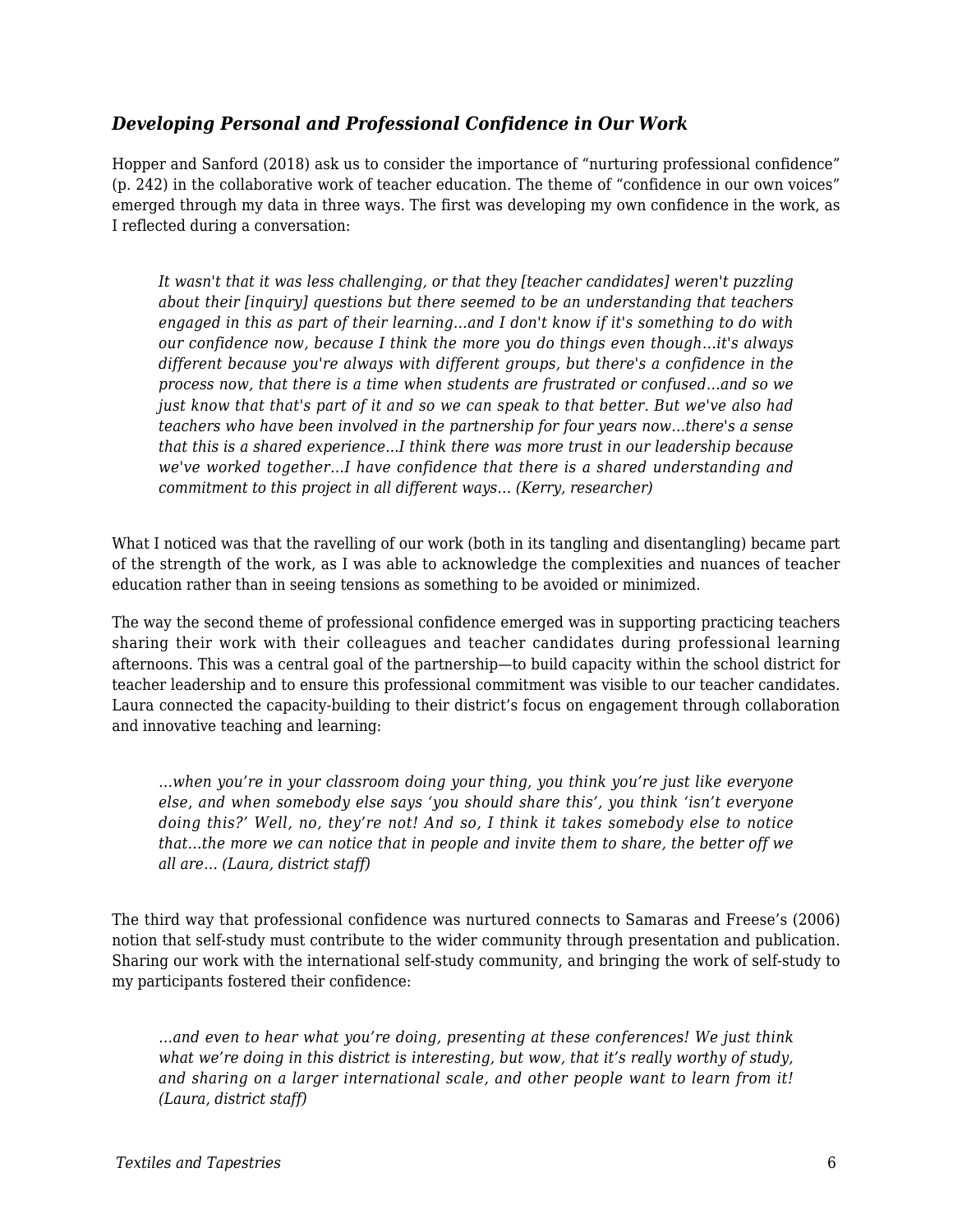I echoed Laura's excitement about sharing our work. Bringing our work to the self-study research community allowed me, as a novice researcher, a chance to share with others committed to teacher education. I reflected in my journal:

*I was inspired by the S-STEP mentoring session at AERA. I felt warmly welcomed by people who think deeply about their work as teacher educators. I felt as though the whole conference was this series of doors that opened to these new communities for me, and inside each room was a crowd of people saying "Welcome! We're so glad you are here." And having the chance to present to an international audience about our work made me realize how important this local, emergent work is, and how important it is to share—to practice articulating my understandings…I feel a responsibility to bring the voices of my participants to this larger community. (June 25, 2019)*

Sharing these stories of nurturing professional confidence for myself and my participants is what I draw on for energy to sustain the research journey—described by one of my participants as:

*…having to really understand what I'm doing and why I'm doing it. I'm much more reflective and I hone in more on what I need to do and what I want to do to be better as a teacher...when I'm trying to help somebody else understand what I'm doing and I articulate that with them and the reason behind why I did that, then I just become more solidified in what I believe, and why I'm doing it. And if I can share that…with someone else, that might be the one thing that they take away. (Sheri, teacher)*

#### **Shaping the Work of Teacher Education Forwards and Backwards**

Knitting produces a two-dimensional fabric made from a one-dimensional yarn. I had previously imagined teacher education as a strand of yarn extending in a one-dimensional direction (through our program into a career) as ultimately our goal as teacher educators is to support the development of teachers who enter the profession as engaged and reflective educators. For my participants, who are looking at our teacher candidates as future colleagues, our partnership enables them to connect to pre-service teachers right from the beginning of their program. Vivian, a senior district staff member responsible for professional learning in her district, articulated the need for pre-service teachers to see the role of teacher extending beyond their individual classrooms:

*And then I also appreciate that even for practicing teachers that a lot of the work that they do, if they're going to take risks in classrooms or learn how to differentiate, and all the important pieces that have to happen each year, what they needed was work with colleagues to improve their practices. What I really wanted to highlight was how important that is to teaching. That collaboration and continuously developing your professional learning is what makes teaching enjoyable, but also effective with students…how are we getting people into that profession and that identity, unless they're starting to do it right away and so and I was grateful that [the University] was open to trying that, because I think it's a crucial component… (Vivian, district staff)*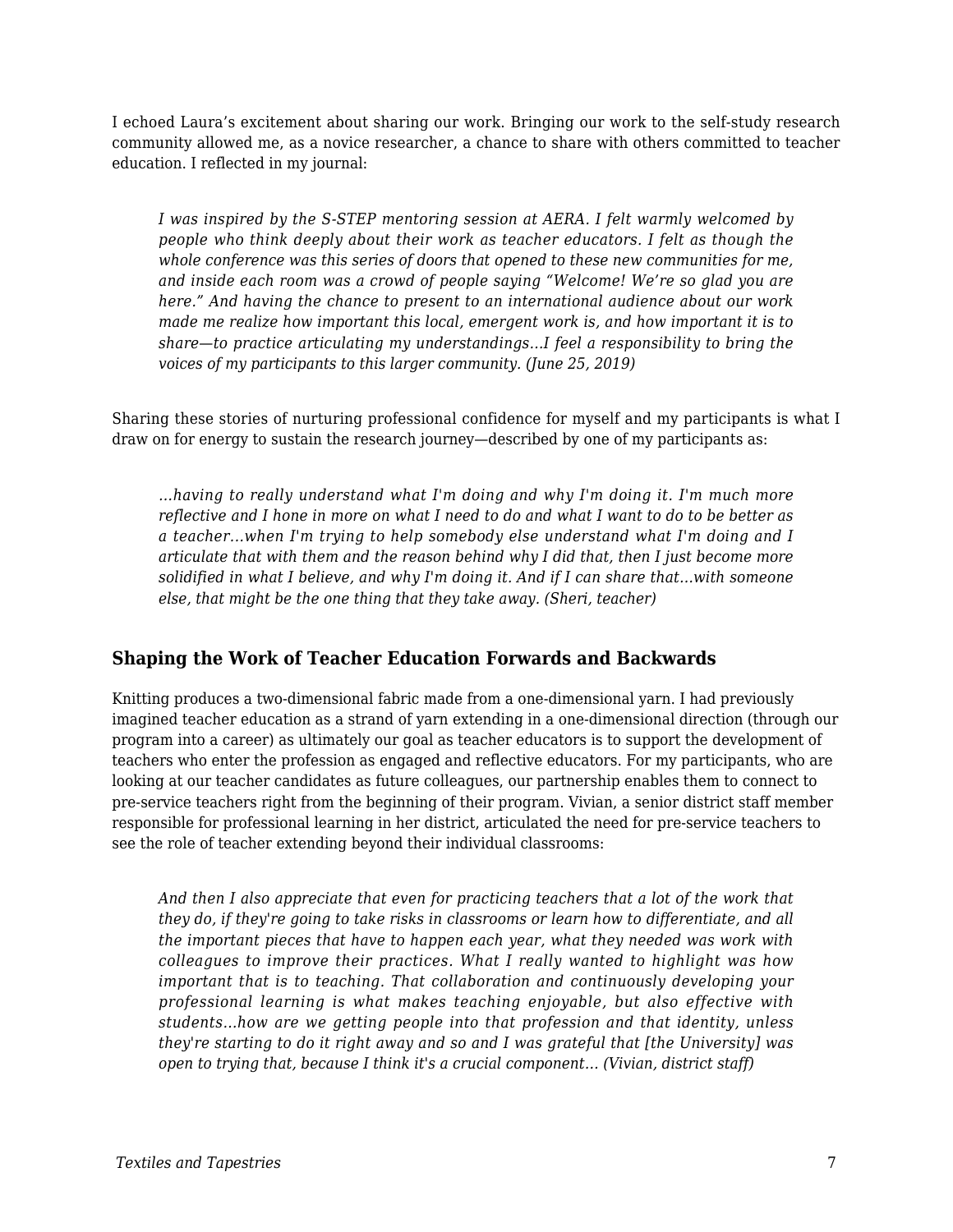What is emerging in my own role is the second dimension, the knitting of the yarn back into my own work as teacher educator and to ensure my participants' perspectives and engagement in teacher education are evident in our conversations at the university. In my journal, I reflected on:

*the need to consider our programs both forwards and backwards and we need to continue these conversations seaming pre-service and in-service teacher education. We have much we can learn from one another, and perhaps our discourse is not so easily divided into "theory" and "practice" as I had initially thought. I feel privileged being part of this research, but also feel a responsibility to interweave these stories—to find ways to support sharing in our teacher education community. (November 14, 2019)*

### **Conclusion**

The aim of my self-study was to explore how collaboration in teacher education informed my various roles—as doctoral candidate, manager and teacher educator. From this experience, I have a better understanding about the nature of self-study research and how documenting the stories of my collaborators offered me new, and important insights. My findings indicate self- study allows for documenting the rich conversation in collaboration that often goes undocumented. Secondly, collaboration and sharing leadership nurtures our professional confidence as teacher educators. Finally, this collaboration reminded me of the need to work back and forth between the theory and practice of teaching, with each informing the other.

My research continues to inform my role as a knitter and raveller of what Zeichner (2005) describes as a disconnect between academic research knowledge of those at a university, and the lived experiences, practical wisdom and expertise of classroom teachers (Berry, 2008). I experience the weaving of these threads through my roles as researcher, teacher educator and manager. The university-district partnership provides a rich source of data to continue to inform my various selves about the work of teacher education. Self-study has helped reframe these snags and tensions as possibilities for continuing to study the practice of being a teacher educator.

### **References**

Barnes, D. (1998). Foreword: Looking forward: The concluding remarks at the Castle Conference. In M. L. Hamilton (Ed.), *Reconceptualizing teaching practice: Self-study in teacher education* (pp. 9-14). Falmer Press.

Berry, A. (2008). *Self-study of Teaching and Teacher Education Practices: Vol. v. Tensions in teaching about teaching: understanding practice as a teacher educator*. Springer.

Bullough, R. V., & Gitlin, A. (2001). *Becoming a student of teaching: Linking knowledge production and practice* (2nd ed.). Routledge.

Bullough, R. V. & Pinnegar, S. (2001). Guidelines for quality in autobiographical forms of self- study research. *Educational Researcher, 30*(3), pp. 13-21.

Costa, A. & Kallick, B. (1993). Through the lens of a critical friend. *Educational Leadership, 51(*2),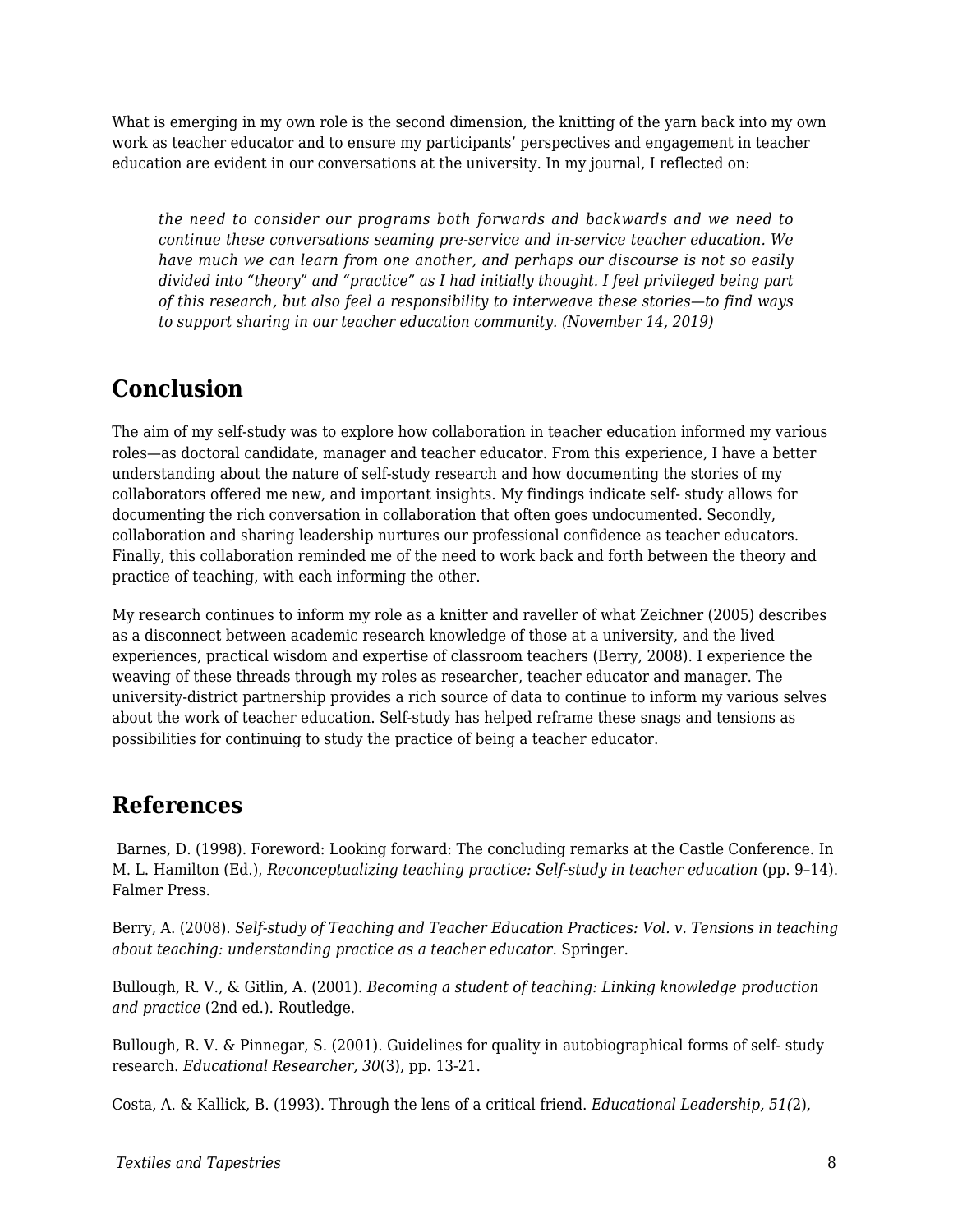49-51.

Hopper, T. F., & Sanford, K.J. (2018). Crossing for university course to school and back: A self- study of two teacher educators in contexts of integrated learning. In. D. Garbett & A. Ovens (Eds.). *Pushing boundaries and crossing borders: Self-study as a means for researching pedagogy.* Proceedings of the Twelfth International Conference on Self- Study of Teacher Education Practices (pp. 237-244). S-STEP.

Kosnik, C., Beck, C., Freese, A. & Samaras, A.P. (2005). *Making a difference in teacher education through self-study: Studies of personal, professional and program renewal*. DOI: [10.1007/1-4020-3528-4](https://www.researchgate.net/deref/http%3A%2F%2Fdx.doi.org%2F10.1007%2F1-4020-3528-4)

LaBoskey, V. K. (2004). The methodology of self-study and its theoretical underpinnings. In J. J. Loughran, M. L. Hamilton, V. K. LaBoskey, & T. Russell (Eds.), *International handbook of self-study of teaching and teacher education practices* (Vol. 1, pp. 817–869). Kluwer Academic Publishers.

Loughran, J. J. (2004). A history and context of self-study of teaching and teacher education practices. In J. J. Loughran, M. L. Hamilton, V. K. LaBoskey, & T. Russell (Eds.). *International Handbook of selfstudy of teaching and teacher education practices*. Vol. 1, (pp 7-39). Kluwer Academic Publishers.

Loughran, J. J. (2005). Researching teaching about teaching: Self-study of teacher education practices. *Studying Teacher Education*, *1(*1), 5-16. [https://edtechbooks.org/-sLWI](https://doi.org/10.1080/17425960500039777)

Loughran, J. J., & Northfield, J. (1998). A framework for the development of self-study practice. In M. L.Hamilton, with S.Pinnegar, T.Russell, J.Loughran, & V. K. LaBoskey (Eds.), *Reconceptualizing teaching practice: Self-study in teacher education (pp. 7-18). Falmer.* 

Mena, J., & Russell, T. (2017). Collaboration, multiple methods, trustworthiness: Issues arising from the 2014 international conference of self-study of teacher education practices. *Studying Teacher Education, 13*(1), 105–122. [https://edtechbooks.org/-pXgp](https://doi.org/10.1080/17425964.2017.1287694)

Placier, P., Pinnegar, S., Hamilton, M. L. & Guilfoyle, K. (2005). Exploring the concept of dialogue in the self-study of teaching practices. In C. Kosnik, C. Beck, A. R. Freese & A. Samaras (Eds.). *Making a difference in teacher education through self-study: Studies of personal, professional and program renewal*. Springer.

Samaras, A. P., & Freese, A. R. (2006). *Self-study of teaching practices: Primer*. Peter Lang.

Samaras, A. P., & Freese, A. R. (2009). Looking back and looking forward: An historical overview of the self-study school. In C. A. Lassone, S. Galman & C. Kosnik (Eds.). *Self- Study research methodologies for teacher educators*. Sense Publishers.

Sanford, K., Hopper, T., Robertson, K., Collyer, V., & Lancaster, L. (in press). *Alberta Journal of Educational Research*.

Sanford., K., Hopper, T. Robertson, K., Bell, D., Collyer, V., & Lancaster, L. (2019). Sustainable leadership supporting educational transformation. *InEducation*, *25*(2), 3-22.

Tidwell, D.L., Heston, M.L., & Fitzgerald, L.M. (Eds.). (2009). *Self-Study of teaching and teacher education practices* (Vol. 9). Springer.